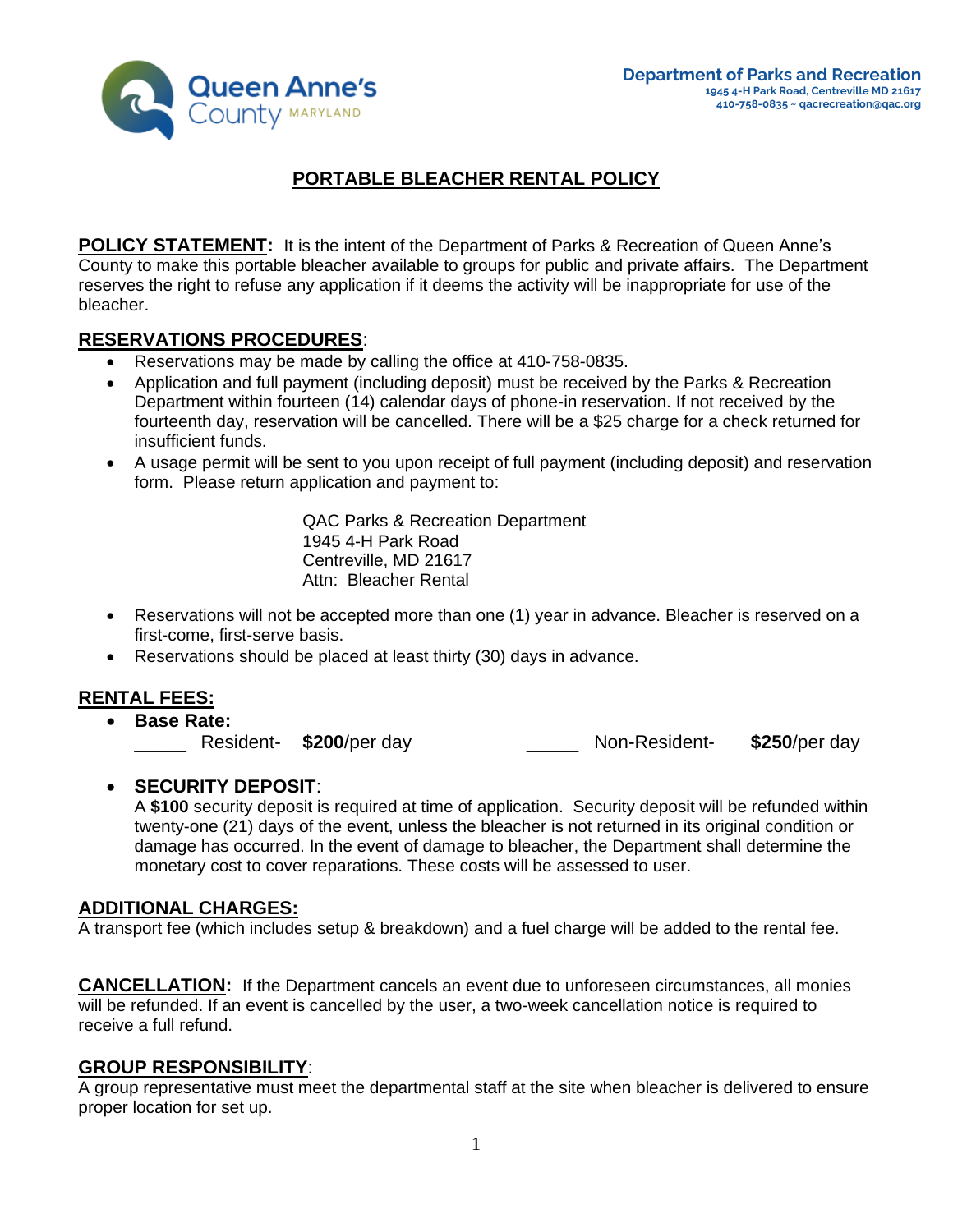**Please be sure to include diagram of layout and location of bleacher**. Area must be level for proper set-up of bleacher and a minimal width and height clearance of 12' is required. Include a copy of directions to delivery location and phone number at location (if applicable)

**\*Please note**: If you are reserving the bleacher for an event and the payment will be received from a separate office, paperwork and check **MUST** accompany each other. Payments will not be processed, nor will paperwork if they are sent separately.

### **DEPARTMENT RESPONSIBILITY**:

The Department will arrange to transport the bleacher to specific site, set bleacher up and take bleacher down after the event. The Department will arrange for inspection of the bleacher prior to take down.